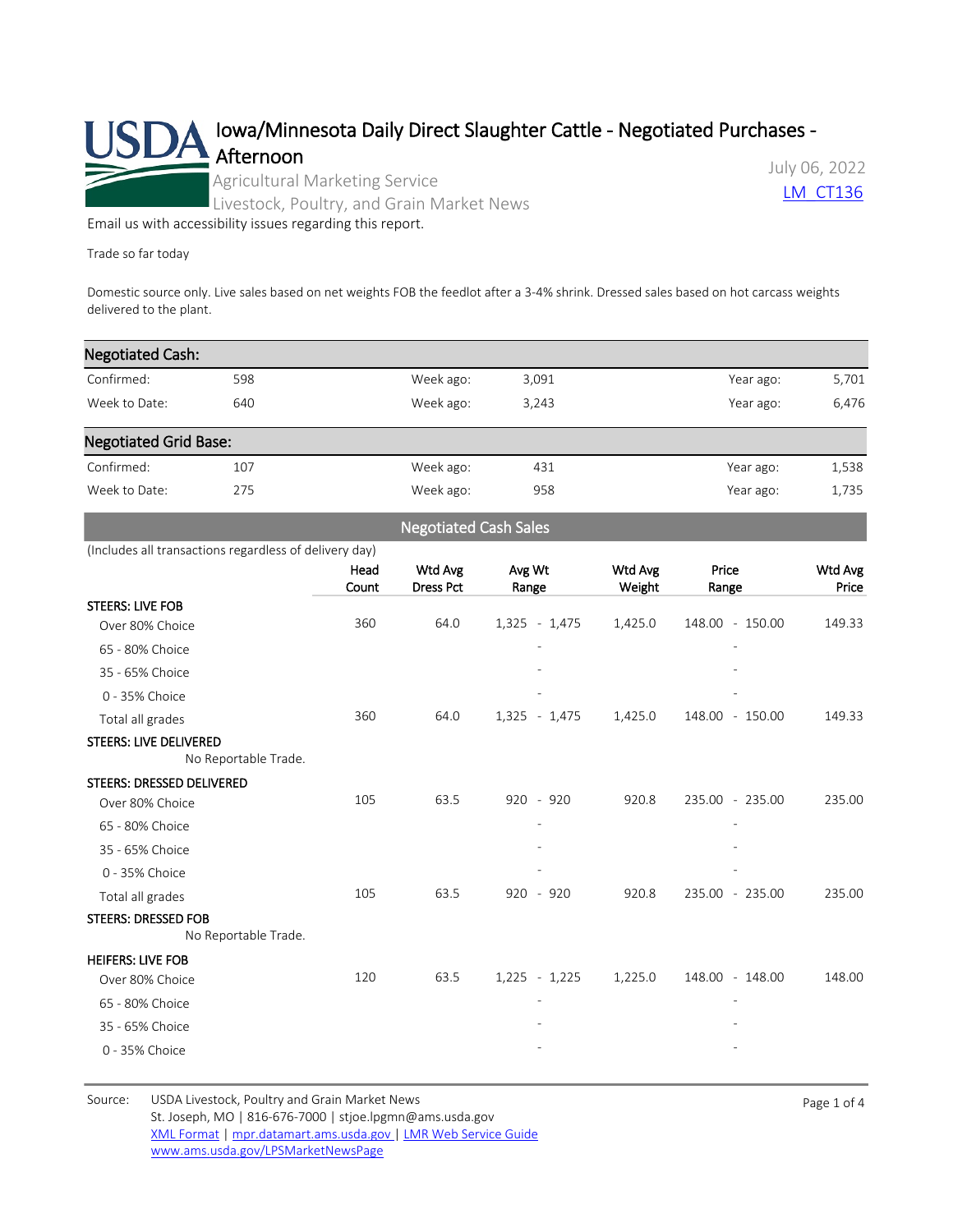|                                                                               |     |      |                 |         | Iowa/Minnesota Daily Direct Slaughter Cattle - Negotiated Purchases - |                 |
|-------------------------------------------------------------------------------|-----|------|-----------------|---------|-----------------------------------------------------------------------|-----------------|
| Afternoon                                                                     |     |      |                 |         |                                                                       | July 06, 2022   |
| Agricultural Marketing Service                                                |     |      |                 |         |                                                                       | <b>LM CT136</b> |
| Livestock, Poultry, and Grain Market News                                     |     |      |                 |         |                                                                       |                 |
| Email us with accessibility issues regarding this report.<br>Total all grades | 120 | 63.5 | $1,225 - 1,225$ | 1,225.0 | 148.00 - 148.00                                                       | 148.00          |
| HEIFERS: LIVE DELIVERED<br>No Reportable Trade.                               |     |      |                 |         |                                                                       |                 |
| <b>HEIFERS: DRESSED DELIVERED</b><br>No Reportable Trade.                     |     |      |                 |         |                                                                       |                 |
| <b>HEIFERS: DRESSED FOB</b><br>No Reportable Trade.                           |     |      |                 |         |                                                                       |                 |
| MIXED STEER/HEIFERS: LIVE FOB<br>No Reportable Trade.                         |     |      |                 |         |                                                                       |                 |
| MIXED STEER/HEIFERS: LIVE DELIVERED<br>No Reportable Trade.                   |     |      |                 |         |                                                                       |                 |
| MIXED STEER/HEIFERS: DRESSED DELIVERED                                        |     |      |                 |         |                                                                       |                 |
| Over 80% Choice                                                               | 13  | 63.5 | 825 - 825       | 825.0   | 230.00 - 230.00                                                       | 230.00          |
| 65 - 80% Choice                                                               |     |      |                 |         |                                                                       |                 |
| 35 - 65% Choice                                                               |     |      |                 |         |                                                                       |                 |
| 0 - 35% Choice                                                                |     |      |                 |         |                                                                       |                 |
| Total all grades                                                              | 13  | 63.5 | 825 - 825       | 825.0   | 230.00 - 230.00                                                       | 230.00          |
| MIXED STEER/HEIFERS: DRESSED FOB<br>No Reportable Trade.                      |     |      |                 |         |                                                                       |                 |
| ALL BEEF TYPE STEERS AND HEIFERS                                              |     |      |                 |         |                                                                       |                 |
| LIVE FOB                                                                      | 480 | 63.9 | $1,225 - 1,475$ | 1,375.0 | 148.00 - 150.00                                                       | 149.00          |
| LIVE DELIVERED                                                                |     |      |                 |         |                                                                       |                 |
| DRESSED DELIVERED                                                             | 118 | 63.5 | 825 - 920       | 910.2   | 230.00 - 235.00                                                       | 234.45          |
| DRESSED FOB                                                                   |     |      |                 |         |                                                                       |                 |
| DAIRYBRED STEER/HEIFERS: LIVE FOB<br>No Reportable Trade.                     |     |      |                 |         |                                                                       |                 |
| DAIRYBRED STEER/HEIFERS: DRESSED DELIVERED<br>No Reportable Trade.            |     |      |                 |         |                                                                       |                 |
| MIXED STEER/HEIFER/COWS: LIVE FOB                                             |     |      |                 |         |                                                                       |                 |

No Reportable Trade.

## MIXED STEER/HEIFER/COWS: DRESSED DELIVERED

No Reportable Trade.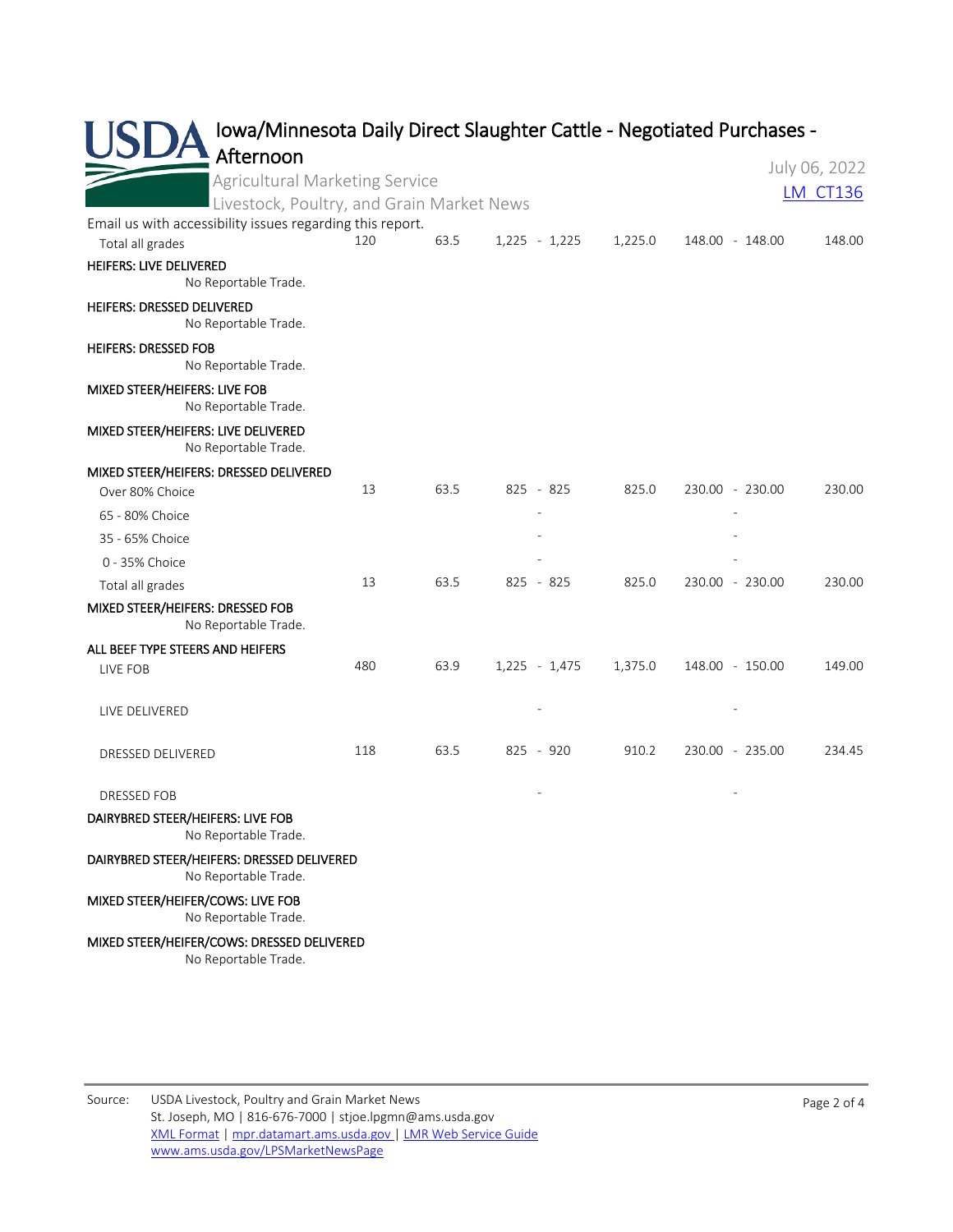

Agricultural Marketing Service

July 06, 2022

Livestock, Poultry, and Grain Market News Later and Control and CT136

[Email us with accessibility issues regarding this report.](mailto:mpr.lpgmn@ams.usda.gov?subject=508%20Issue)

Negotiated Grid Base Price Sales: Final Net Prices To Be Determined Later And Shown On The LM\_CT109 Formulated Purchases Report

(Includes all transactions regardless of delivery day)

|                                                             | Head<br>Count | Wtd Avg<br><b>Dress Pct</b> | Avg Wt<br>Range |        | Price<br>Range  | Wtd Avg<br>Price |
|-------------------------------------------------------------|---------------|-----------------------------|-----------------|--------|-----------------|------------------|
| <b>STEERS: LIVE FOB</b>                                     |               |                             |                 | Weight |                 |                  |
| No Reportable Trade.                                        |               |                             |                 |        |                 |                  |
| STEERS: LIVE DELIVERED<br>No Reportable Trade.              |               |                             |                 |        |                 |                  |
| STEERS: DRESSED DELIVERED<br>No Reportable Trade.           |               |                             |                 |        |                 |                  |
| <b>STEERS: DRESSED FOB</b><br>No Reportable Trade.          |               |                             |                 |        |                 |                  |
| <b>HEIFERS: LIVE FOB</b><br>No Reportable Trade.            |               |                             |                 |        |                 |                  |
| <b>HEIFERS: LIVE DELIVERED</b><br>No Reportable Trade.      |               |                             |                 |        |                 |                  |
| <b>HEIFERS: DRESSED DELIVERED</b>                           |               |                             |                 |        |                 |                  |
| Over 80% Choice                                             | 40            | 62.1                        | 807 - 807       | 807.3  | 232.00 - 232.00 | 232.00           |
| 65 - 80% Choice                                             |               |                             |                 |        |                 |                  |
| 35 - 65% Choice                                             |               |                             |                 |        |                 |                  |
| 0 - 35% Choice                                              |               |                             |                 |        |                 |                  |
| Total all grades                                            | 40            | 62.1                        | 807 - 807       | 807.3  | 232.00 - 232.00 | 232.00           |
| <b>HEIFERS: DRESSED FOB</b><br>No Reportable Trade.         |               |                             |                 |        |                 |                  |
| MIXED STEER/HEIFERS: LIVE FOB<br>No Reportable Trade.       |               |                             |                 |        |                 |                  |
| MIXED STEER/HEIFERS: LIVE DELIVERED<br>No Reportable Trade. |               |                             |                 |        |                 |                  |
| MIXED STEER/HEIFERS: DRESSED DELIVERED                      |               |                             |                 |        |                 |                  |
| Over 80% Choice                                             | 33            | 62.0                        | 892 - 892       | 892.8  | 232.00 - 232.00 | 232.00           |
| 65 - 80% Choice                                             |               |                             |                 |        |                 |                  |
| 35 - 65% Choice                                             |               |                             |                 |        |                 |                  |
| 0 - 35% Choice                                              |               |                             |                 |        |                 |                  |
| Total all grades                                            | 33            | 62.0                        | 892 - 892       | 892.8  | 232.00 - 232.00 | 232.00           |
| MIXED STEER/HEIFERS: DRESSED FOB<br>No Reportable Trade.    |               |                             |                 |        |                 |                  |
| ALL BEEF TYPE STEERS AND HEIFERS                            |               |                             |                 |        |                 |                  |
| LIVE FOB                                                    |               |                             |                 |        |                 |                  |
|                                                             |               |                             |                 |        |                 |                  |

Source: USDA Livestock, Poultry and Grain Market News St. Joseph, MO | 816-676-7000 | stjoe.lpgmn@ams.usda.gov [XML Format](https://mpr.datamart.ams.usda.gov/ws/report/v1/cattle/LM_CT136?filter=%7B%22filters%22:%5B%7B%22fieldName%22:%22Report%20date%22,%22operatorType%22:%22EQUAL%22,%22values%22:%5B%227/6/2022%22%5D%7D%5D%7D) | [mpr.datamart.ams.usda.gov](https://mpr.datamart.ams.usda.gov/) | [LMR Web Service Guide](https://www.marketnews.usda.gov/mnp/assets/ls/USDA-LMR-WebService-Client-User-Guide-v1_prod.pdf) [www.ams.usda.gov/LPSMarketNewsPage](https://www.ams.usda.gov/LPSMarketNewsPage)